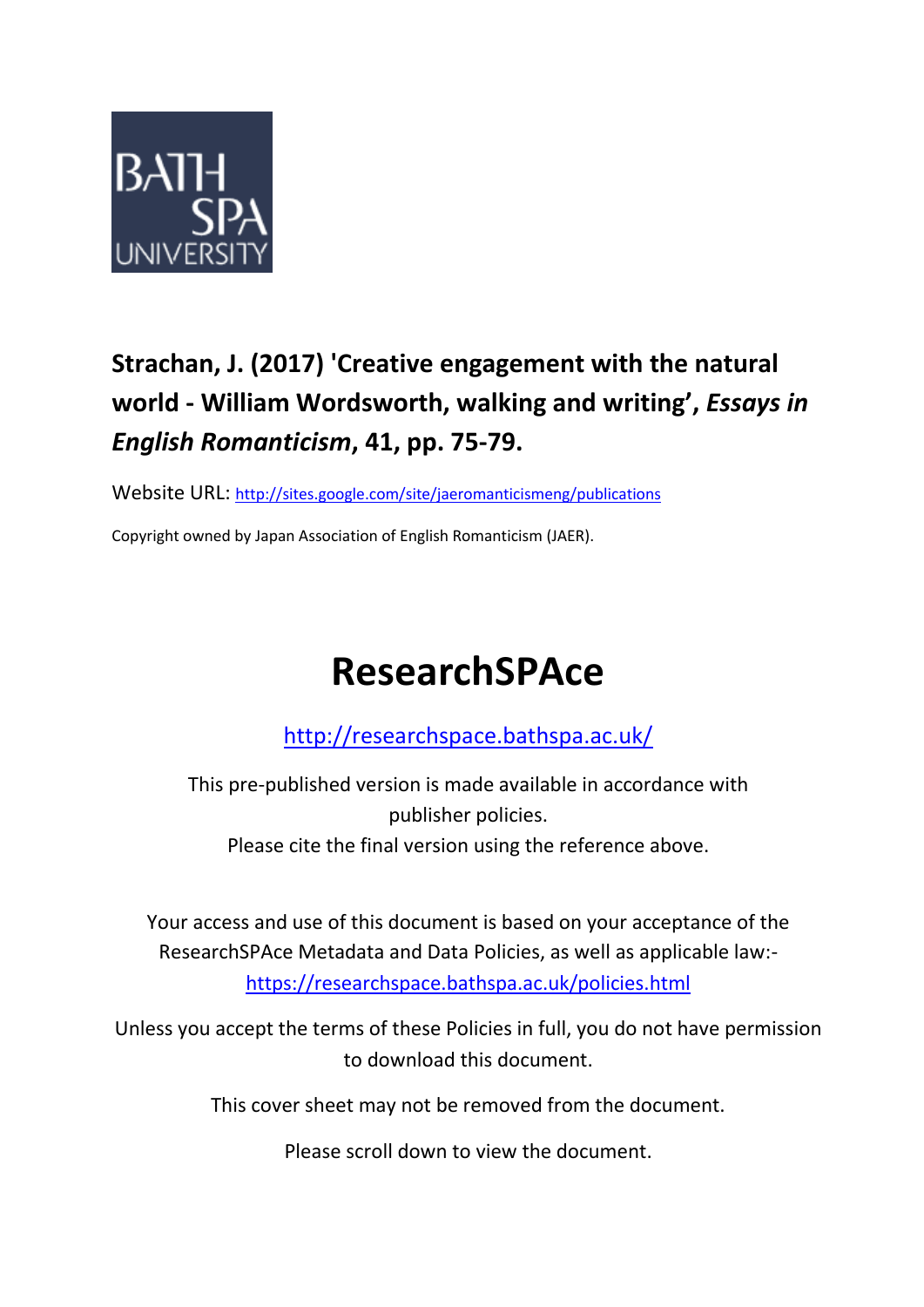William Wordsworth, Walking and Writing (part of the journal section entitled 'Creative Engagement with the Natural World)

John Strachan

Wordsworthian poetry is a poetry of movement, and William Wordsworth, who begins his most well-known poem 'I wandered lonely as a cloud', is a poet much preoccupied with wandering, especially on foot. This paper addresses the significance of walking in Wordsworth's life and work. Wordsworth walked as he composed, composed as he walked. The poet's sister Dorothy, for instance, writes to Mrs Clarkson in February 1804 thus: 'My dear friend, William has been walking and is now writing down the verses he composed in his walk…'. I'm not sure which particular verses Wordsworth wrote on this walk, but the fact of their *al fresco* composition is by no means unusual. Composing verse and walking went together for Wordsworth. The mere circumstances of poems' composition, however, do not make them important and I want to argue here that walking was of great thematological significance in the poet's work. This talk examines some of the key issues raised by walking in Wordsworth's work, issues to do with creativity and composition, solitude and sociability, politics and philosophy.

This paper examines not only the poet's walking, but also his writing. Writing and composing verse were often not the same thing for Wordsworth. Often he wrote post-composition, writing down what he had previously composed in his head, or reciting verses while Dorothy or Mary Wordsworth wrote them down. Writing, for Wordsworth, was also associated with effort, short-sightedness and headaches, with pain of the eyes and joints. Writing apologetically to De Quincey in March 1804, he declares that 'I have a derangement which makes writing painful to me, and indeed almost prevents me from holding correspondence with anybody'. But the act of composition *al fresco*, on the other hand, was associated with rather more agreeable feelings. Walking, says De Quincey, was 'a mode of exertion which, to Wordsworth, stood in the stead of alcohol and all other stimulants … to which, indeed, he was indebted for a life of unclouded happiness, and we for much of what is most excellent in his writings'.

We are indebted to walking, says the Opium Eater, for much of Wordsworth's most 'excellent' works. Walking and composing in simultaneity – the poet was well known for it during his lifetime. The poet would frequently compose walking alone, mumbling to himself, or humming rhythmically. We have all seen modern equivalents of Wordsworth, muttering into their telephones as they go. How Wordsworth would have loved the iPhone, especially with its speech facility, and especially now that cellular phone coverage extends even to the Rydal and Grasmere areas. One can imagine the poet wandering the lakes, humming to himself, and then delivering himself of a new-born ode or a national sonnet directly into his phone which Dorothy or Mary Wordsworth could later transcribe without testing the poet's fingers, eyes or nerves into a fair copy for his publishers.

Poets need to clutch at whatever means they can to bring forth creative work, but there was something obsessive about Wordsworth's walking. In a 1791 letter to Jane Pollard, Dorothy writes about William's visit to the rectory in Forncett St Peter in Norfolk: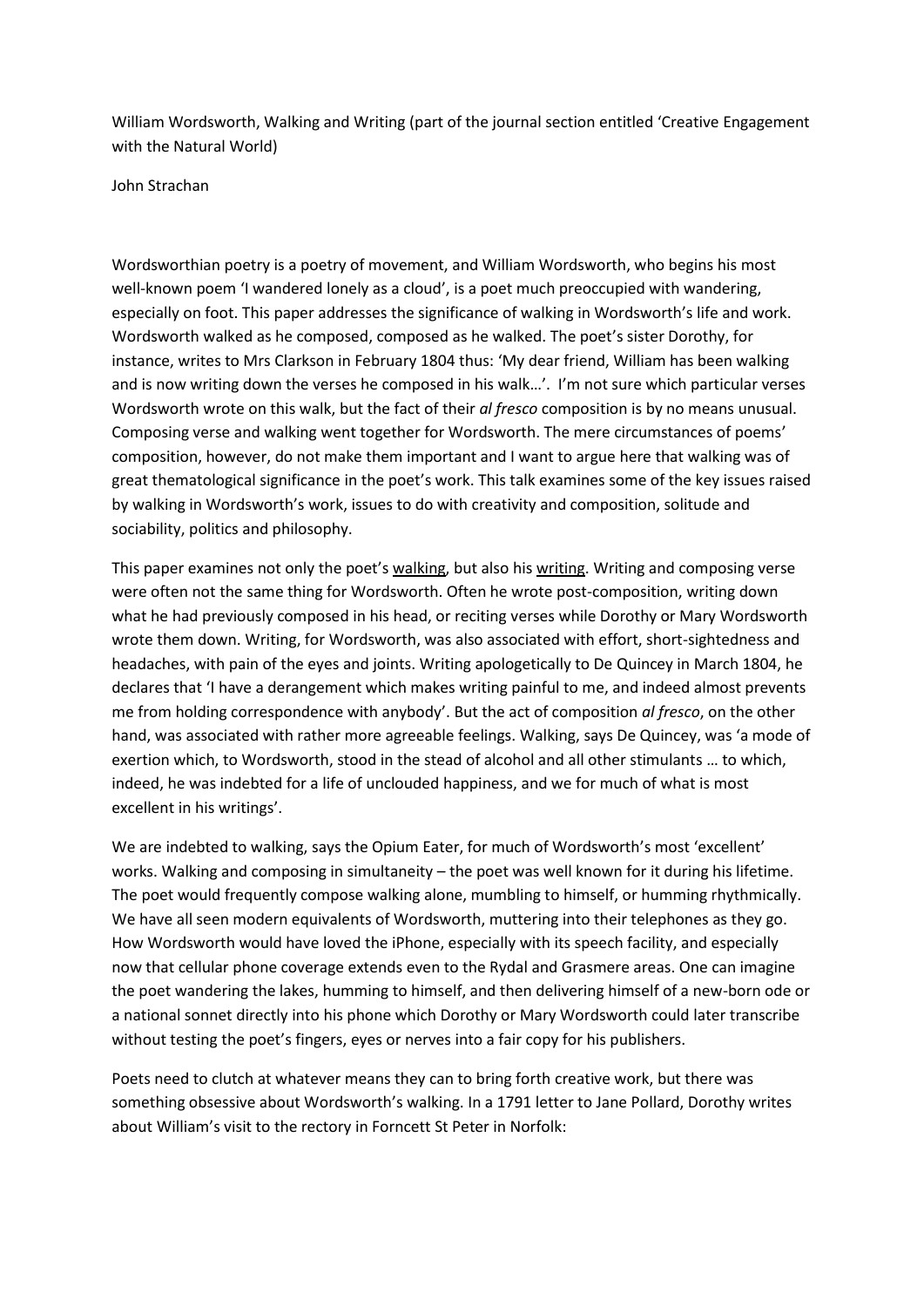We used to walk every morning about two hours; and every evening we went into the garden, at four, and used to pace backwards and forwards until six. Unless you have acclimatised yourself to that kind of walking you will have no idea it can be … most delightful.

In the previous year, the poet had walked from Cambridge to France in 'the time … when the whole nation was mad with joy in consequence of the revolution'. In a letter from Switzerland to Dorothy or September 1790, he declares that: 'We have been so inured to walking, that we have become almost insensible to fatigue. We have several times performed a journey … over the most mountainous parts of Switzerland without any more weariness as if we had been walking an hour in … Cambridge'. It is almost as if Revolutionary zeal acted as a stimulant to Wordsworth's walking prowess. As Kimiyo Ogawa argues in her paper on 'Radical Walking', walking is close aligned with radicalism in Wordsworth and Coleridge, and in the peripatetic vision of their friend John Thelwall. Romantic-era walking is a political trope, and a creative trope. Descriptions of strangers encountered on the public highway are charged with an ideological significance. Getting out and about means you meet other people: people from outside your class or race or gender or age group.

Wordsworth's walking informs the context, themes and settings of some of his most remarkable poetry, much of which has titles charged with peripatetic resonance from 'I wandered lonely as a cloud' to *The Excursion* to the 'Lines Composed a few miles above Tintern Abbey. On Revisiting the Banks of the Wye on a Tour'. There are also a number of poems which begin with an appreciation of walking, and what it is to be outdoors. Wordsworth's narrative poem, 'Resolution and Independence' (1802), for instance, describes walking in the new dawn's morning:

All things that love the sun are out of doors;

The sky rejoices in the morning's birth;

The grass is bright with rain-drops; - on the moors

The hare is running races in her mirth;

And with her feet she from the plashy earth

Raises a mist, that, glittering in the sun,

Runs with her all the way, wherever she doth run. (8-14)

The charming image of the mirthful hare, her feet raising a watery trail as she runs, inspires the poet to a similar joyfulness:

I was a Traveller then upon the moor,

I saw the hare that raced about with joy;

I heard the woods and distant waters roar;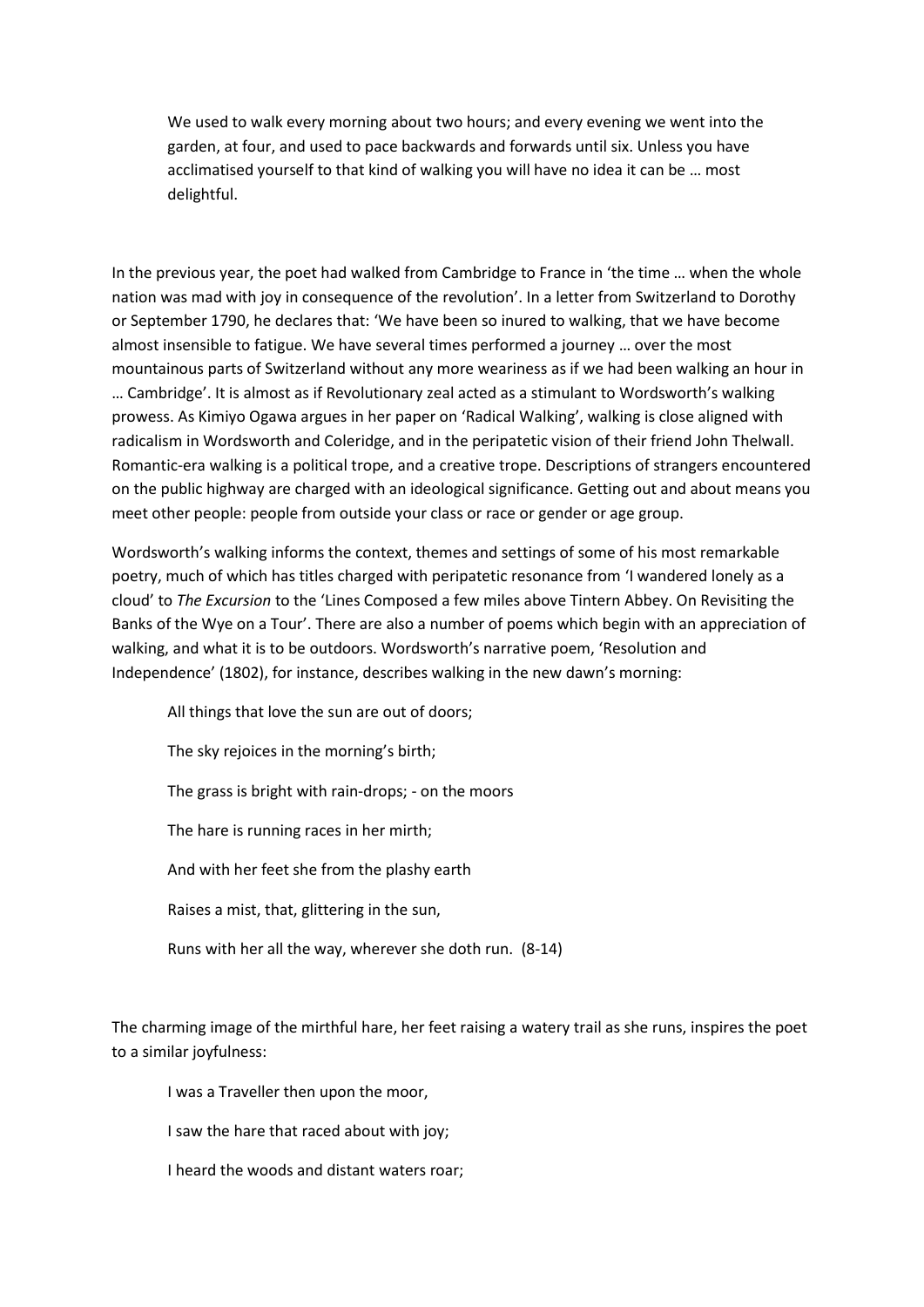Or heard them not, as happy as a boy:

The pleasant season did my heart employ. (15-19)

'[H]appy as a boy'; to Wordsworth, who believed that 'the child is father of the man', this state of boyishness is something singular, a form of pleasure which is ordered differently to adult forms of feeling with none of the negative connotations one might associate with some comparisons between an adult and a child, such as the charge that someone is 'childish' or 'puerile'; 'boyishness' in this context is a splendid state, and walking brings us to it. Here we walk to happiness and to a heightened state of awareness.

It is also significant that though the poet is surrounded by the life symbolized by the hare, he is alone in human terms. Finding the still centre of yourself is at the centre of many spiritual and philosophical systems, both Western and Eastern, and wandering on one's own is at the heart of the experience of the Romantic period of European philosophy, poetry and arts, from Rousseau's *Reveries of the Solitary Walker* (1776-78) to Caspar David Friedrich's titanic 'Wanderer above the Sea of Fog' (1818), or indeed, Wordsworth's 'Daffodils' (1804), that most famous of Romantic-era poems, which begins and ends in meditation on solitude.

Wordsworth's focus in 'Daffodils' and 'Resolution and Independence' is on happy solitude – being alone enlivens his mind and fires his imagination. At the same time, thinking about self is often linked to thinking about others. In 'Tintern Abbey' he says that in contemplating nature and his own imagination he is 'hearing always' what he called 'the still, sad music of humanity'. And where does he do this? Abroad, out and about, walking with his sister. Wordsworth has been called a solipsist, as self-obsessed or narrow-minded. But his thought ultimately deals with the music of humanity, and his 'lonely' song joins a mightier chorus. In Wordsworth, understanding ourselves helps us to empathise with and to understand others. And that is often best done outside, walking.

So, in conclusion, let me return to writing in the sense of composing and committing to manuscript, the expression of thoughts or ideas in written words. Putting pen to paper is not something Wordsworth always enjoyed, and it might be tempting to conclude with a theoretical flourish about the oral and the written, or invoke Derrida's account of phonocentrism in *Of Grammatology* (1967). But I will resist the temptation to weave poststructuralist elaborations around simple physiological facts of sore joints and poor eyesight. In the end, both weak-eyed Wordsworth and, indeed, blindeyed Milton, articulate the 'expression of thoughts or ideas in written words'. Let me end by giving Wordsworth the last word, in a passage of 'Tintern Abbey' about his beloved sister, walking:

Therefore let the moon

Shine on thee in thus solitary walk; And let her misty mountains be free To blow against thee; and in after years, When these wild ecstasies shall be matured